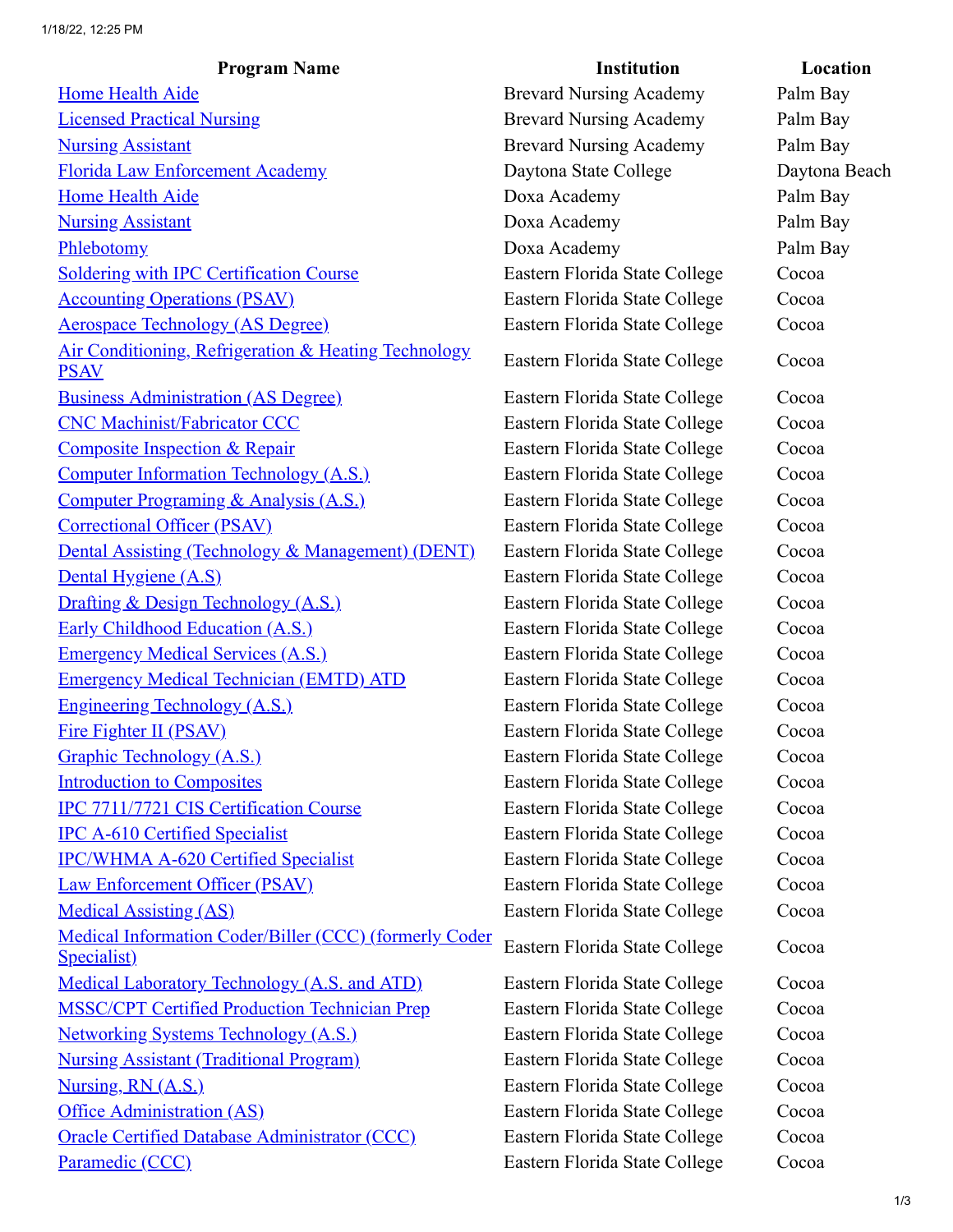| <b>Program Name</b>                                      | <b>Institution</b>                        | Locatio             |
|----------------------------------------------------------|-------------------------------------------|---------------------|
| Patient Care Assistant (CNA)                             | Eastern Florida State College             | Cocoa               |
| <b>Phlebotomy (PSAV)</b>                                 | Eastern Florida State College             | Cocoa               |
| <b>Practical Nursing (PSAV)</b>                          | Eastern Florida State College             | Cocoa               |
| Radiography (AS)                                         | Eastern Florida State College             | Cocoa               |
| <b>Soldering Fundamentals</b>                            | Eastern Florida State College             | Cocoa               |
| <b>Surgical Service Technology AS</b>                    | Eastern Florida State College             | Cocoa               |
| <b>Welding Technology (PSAV)</b>                         | Eastern Florida State College             | Cocoa               |
| <b>Emergency Medical Technician</b>                      | EMETSEEI Institute, Inc.                  | Rockledge           |
| Paramedic                                                | EMETSEEI Institute, Inc.                  | Rockledge           |
| <b>Registered Behavior Technician</b>                    | Florida Institute of Technology           | Melbourne           |
| Diagnostic Medical Sonography (AS Degree)                | Keiser University                         | Melbourne           |
| <b>Information Technology Certificate Program</b>        | Keiser University                         | Melbourne           |
| <b>Medical Assisting Certificate Program</b>             | Keiser University                         | Melbourne           |
| <b>Nursing (AS Degree)</b>                               | Keiser University                         | Melbourne           |
| <b>Occupational Therapy Assistant (AS Degree)</b>        | Keiser University                         | Melbourne           |
| Phlebotomy & EKG                                         | Keiser University                         | Melbourne           |
| Radiologic Technology (AS Degree)                        | Keiser University                         | Melbourne           |
| Certified Ethical Hacker/Certified Hacker Forensic       | New Horizons Computer Learning<br>Centers | Melbourne.<br>32935 |
| <b>Cisco Certified Network Associate (CCNA)</b>          | New Horizons Computer Learning<br>Centers | Melbourne,<br>32935 |
| <b>Cisco Certified Network Professional (CCNP)</b>       | New Horizons Computer Learning<br>Centers | Melbourne.<br>32935 |
| <b>CISSP Certified Info System Security Professional</b> | New Horizons Computer Learning<br>Centers | Melbourne.<br>32935 |
| CompTIA A+ Certification                                 | New Horizons Computer Learning<br>Centers | Melbourne,<br>32935 |
| CompTIA A+ Certification (APG)                           | New Horizons Computer Learning<br>Centers | Melbourne,<br>32935 |
| CompTIA IT Fundamentals+                                 | New Horizons Computer Learning<br>Centers | Melbourne,<br>32935 |
| <b>CompTIA IT Fundamentals+ (APG)</b>                    | New Horizons Computer Learning<br>Centers | Melbourne,<br>32935 |
| <b>CompTIA Network+ Certification</b>                    | New Horizons Computer Learning<br>Centers | Melbourne.<br>32935 |
| CompTIA Security+                                        | New Horizons Computer Learning<br>Centers | Melbourne.<br>32935 |
| <b>Cyber Security IT Professional</b>                    | New Horizons Computer Learning<br>Centers | Melbourne.<br>32935 |
| Microsoft Office Specialist (MOS) (APG)                  | New Horizons Computer Learning<br>Centers | Melbourne.<br>32935 |
| <b>Microsoft Office Specialist (MOS) Master Level</b>    | New Horizons Computer Learning<br>Centers | Melbourne.<br>32935 |
| <b>PMP100 Project Management Professional</b>            | New Horizons Computer Learning<br>Centers | Melbourne.<br>32935 |

| <b>Program Name</b>                 | <b>Institution</b>                                      | Location               |
|-------------------------------------|---------------------------------------------------------|------------------------|
| <u>t (CNA)</u>                      | Eastern Florida State College                           | Cocoa                  |
|                                     | Eastern Florida State College                           | Cocoa                  |
| <u>(AV)</u>                         | Eastern Florida State College                           | Cocoa                  |
|                                     | Eastern Florida State College                           | Cocoa                  |
| <u>als</u>                          | Eastern Florida State College                           | Cocoa                  |
| <u>mology AS</u>                    | Eastern Florida State College                           | Cocoa                  |
| <u>(PSAV)</u>                       | Eastern Florida State College                           | Cocoa                  |
| <u> Fechnician</u>                  | EMETSEEI Institute, Inc.                                | Rockledge              |
|                                     | EMETSEEI Institute, Inc.                                | Rockledge              |
| <u>Technician</u>                   | Florida Institute of Technology                         | Melbourne              |
| <u>lonography (AS Degree)</u>       | Keiser University                                       | Melbourne              |
| <u>gy Certificate Program</u>       | Keiser University                                       | Melbourne              |
| <u>rtificate Program</u>            | Keiser University                                       | Melbourne              |
|                                     | Keiser University                                       | Melbourne              |
| <u>y Assistant (AS Degree)</u>      | Keiser University                                       | Melbourne              |
|                                     | Keiser University                                       | Melbourne              |
| <u>zy (AS Degree)</u>               | Keiser University                                       | Melbourne              |
| ker/Certified Hacker Forensic       | New Horizons Computer Learning<br>Centers               | Melbourne, FL<br>32935 |
| ork Associate (CCNA)                | New Horizons Computer Learning<br>Centers               | Melbourne, FL<br>32935 |
| ork Professional (CCNP)             | New Horizons Computer Learning<br>Centers               | Melbourne, FL<br>32935 |
| <b>System Security Professional</b> | New Horizons Computer Learning<br>Centers               | Melbourne, FL<br>32935 |
| cation                              | New Horizons Computer Learning<br>Centers               | Melbourne, FL<br>32935 |
| cation (APG)                        | New Horizons Computer Learning Melbourne, FL<br>Centers | 32935                  |
| nentals+                            | New Horizons Computer Learning Melbourne, FL<br>Centers | 32935                  |
| <u>nentals+ (APG)</u>               | New Horizons Computer Learning Melbourne, FL<br>Centers | 32935                  |
| Certification                       | New Horizons Computer Learning Melbourne, FL<br>Centers | 32935                  |
|                                     | New Horizons Computer Learning Melbourne, FL<br>Centers | 32935                  |
| <b>ofessional</b>                   | New Horizons Computer Learning Melbourne, FL<br>Centers | 32935                  |
| cialist (MOS) (APG)                 | New Horizons Computer Learning<br>Centers               | Melbourne, FL<br>32935 |
| cialist (MOS) Master Level          | New Horizons Computer Learning Melbourne, FL<br>Centers | 32935                  |
| <u>agement Professional</u>         | New Horizons Computer Learning Melbourne, FL<br>Centers | 32935                  |